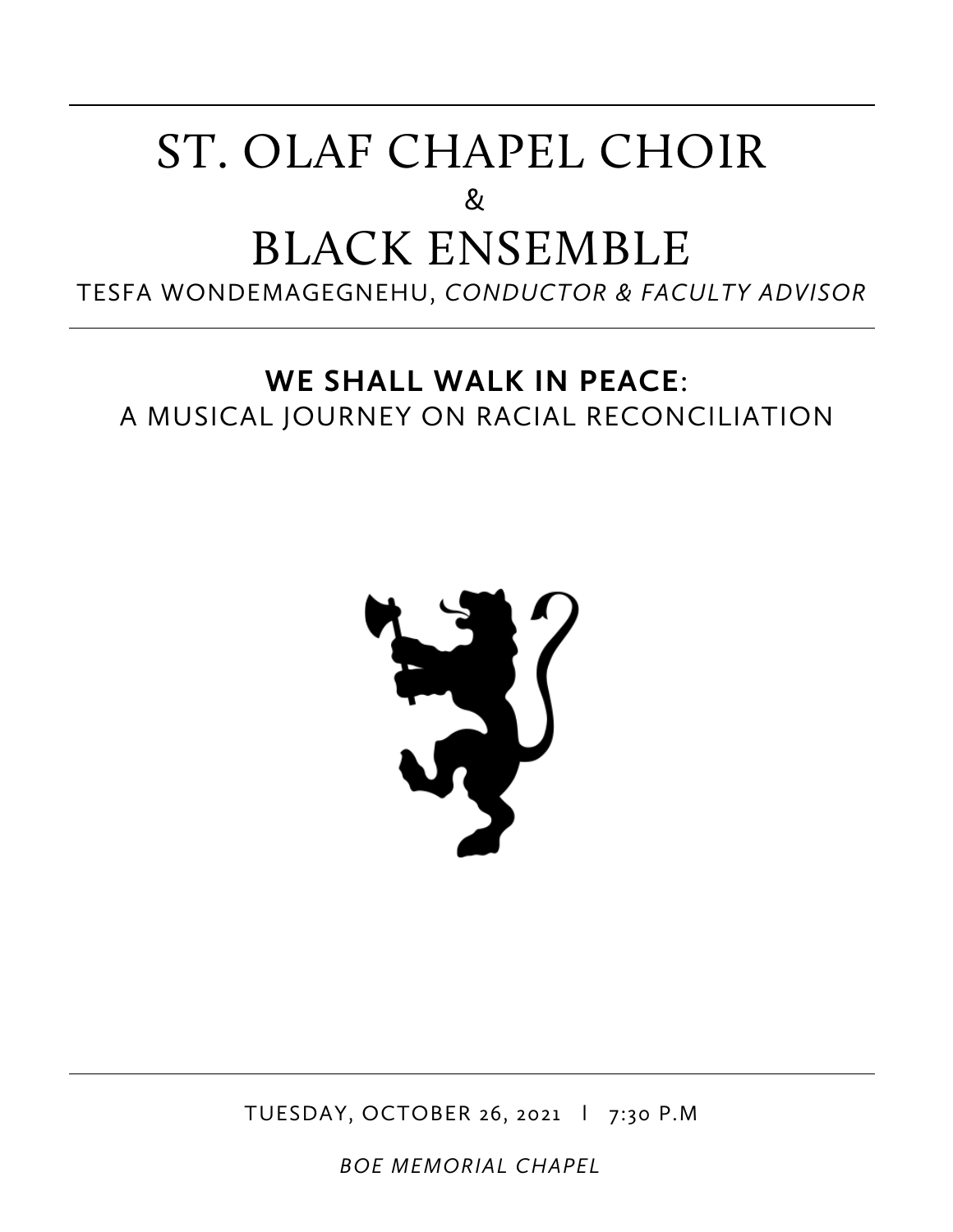Please silence your cell phone or other personal communication device. Unauthorized photography or video/audio recording is prohibited. This concert is archived at http://www.stolaf.edu/multimedia Choral texts used by permission of OneLicense.

## WE SHALL WALK IN PEACE

**†** *Indicates the congregation shall stand as able*

**PRELUDE** We Shall Walk Through the Valley in Peace **arr.** Undine S. Moore Joshua Liu '23, *violin*; Owen Cromwell '23, *violin*; Louis Dhoore '23, *viola*; Henry Paton '22, *cello*

**OPENING PRAYER Give Us Grace Server All Schools Associates** Give Us Grace Server All Schools Av.E.B. DuBois

Chris McDonald '24

Give us grace, O God, to dare to do the deed which we well know cries to be done. Let us not hesitate because of ease, or the words of men's mouths, or our own lives. Mighty causes are calling us — the freeing of women, the training of children, the putting down of hate and murder and poverty — all these and more. But they call with voices that mean work and sacrifices and death. Mercifully grant us, O God, the spirit of Esther, that we say: "I will go unto the King and if I perish, I perish."

**ANTHEM Lift Every Voice and Sing** John Rosamond Johnson  *Victoria Korovljev, Guest Artist, Soprano* arr. Zanaida Robles

Where the white gleam of our bright star is cast.

God of our weary years, God of our silent tears, Thou who has brought us thus far on the way; Thou who has by Thy might Led us into the light, Keep us forever in the path, we pray. Lest our feet stray from the places, our God, where we met Thee, Lest, our hearts drunk with the wine of the world, we forget Thee; Shadowed beneath Thy hand, May we forever stand, True to our God, True to our native land.

 *— James Weldon Johnson*

Till earth and heaven ring, Ring with the harmonies of Liberty; Let our rejoicing rise High as the listening skies, Let it resound loud as the rolling sea. Sing a song full of the faith that the dark past has taught us, Sing a song full of the hope that the present has brought us; Facing the rising sun of our new day begun, Let us march on till victory is won. Stony the road we trod, Bitter the chastening rod, Felt in the days when hope unborn had died; Yet with a steady beat, Have not our weary feet Come to the place for which our fathers sighed? We have come over a way that with tears has been watered; We have come, treading our path through the blood of the slaughtered,

Lift every voice and sing

Out from the gloomy past, Till now we stand at last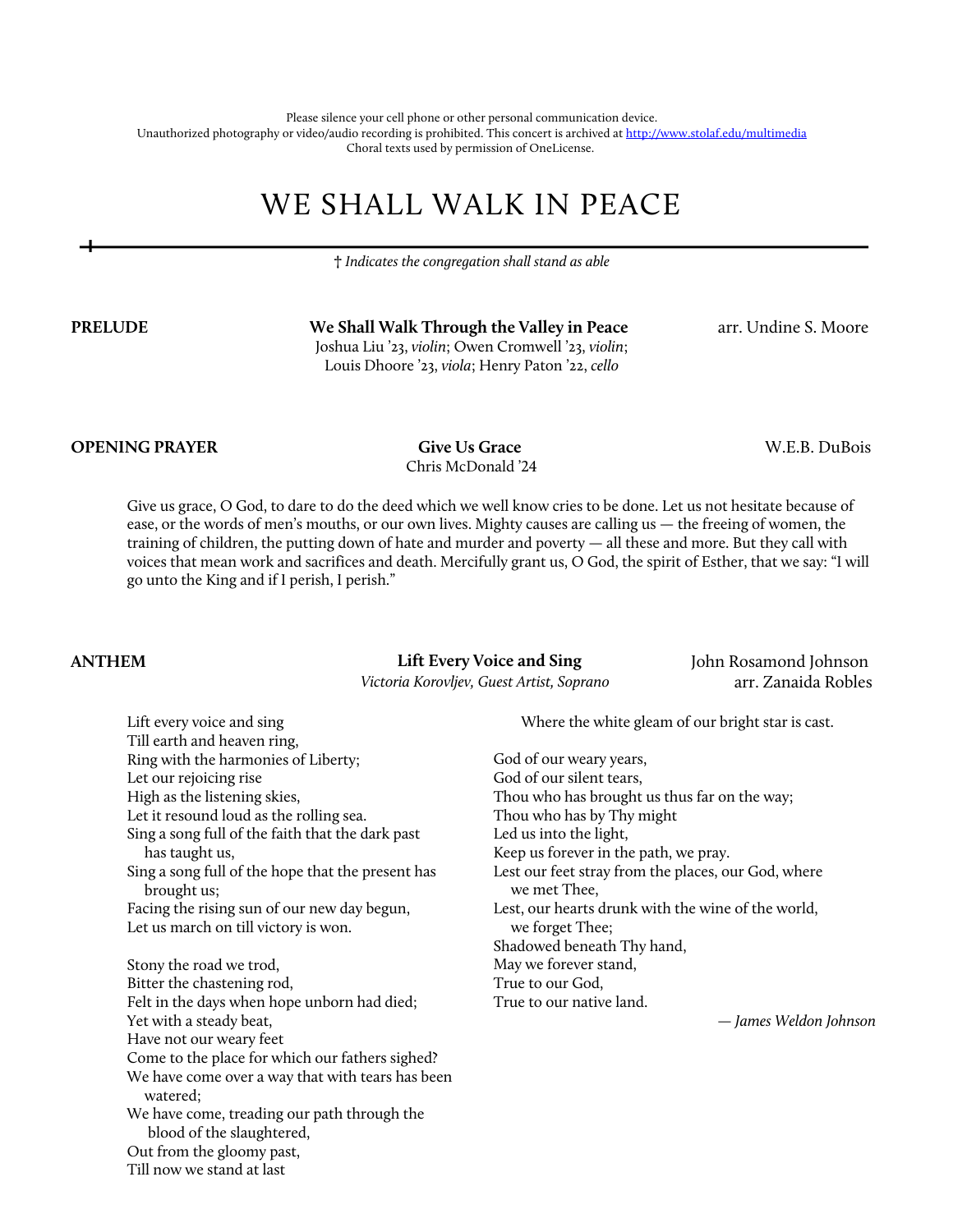### **READING Still I Rise Still I Rise Maya Angelou** Ruhama Solomon '24

You may write me down in history With your bitter, twisted lies, You may trod me in the very dirt But still, like dust, I'll rise.

Does my sassiness upset you? Why are you beset with gloom? 'Cause I walk like I've got oil wells Pumping in my living room.

Just like moons and like suns, With the certainty of tides, Just like hopes springing high, Still I'll rise.

Did you want to see me broken? Bowed head and lowered eyes? Shoulders falling down like teardrops, Weakened by my soulful cries?

Does my haughtiness offend you? Don't you take it awful hard 'Cause I laugh like I've got gold mines Diggin' in my own backyard.

You may shoot me with your words, You may cut me with your eyes, You may kill me with your hatefulness, But still, like air, I'll rise.

Does my sexiness upset you? Does it come as a surprise That I dance like I've got diamonds At the meeting of my thighs?

Out of the huts of history's shame I rise Up from a past that's rooted in pain I rise I'm a black ocean, leaping and wide, Welling and swelling I bear in the tide.

Leaving behind nights of terror and fear I rise Into a daybreak that's wondrously clear I rise Bringing the gifts that my ancestors gave, I am the dream and the hope of the slave. I rise I rise I rise.

**PIANO MEDITATION Meditation on Rosephanye Powell's Still I Rise**  Will Rand '22

To fling my arms wide In some place of the sun, To whirl and to dance Till the white day is done. Then rest at cool evening Beneath a tall tree While night comes on gently, Dark like me — That is my dream!

### **READING Dream Variations Dream Variations Langston Hughes** Cameron Hubbard '24

To fling my arms wide In the face of the sun, Dance! Whirl! Whirl! Till the quick day is done. Rest at pale evening . . . A tall, slim tree . . . Night coming tenderly Black like me.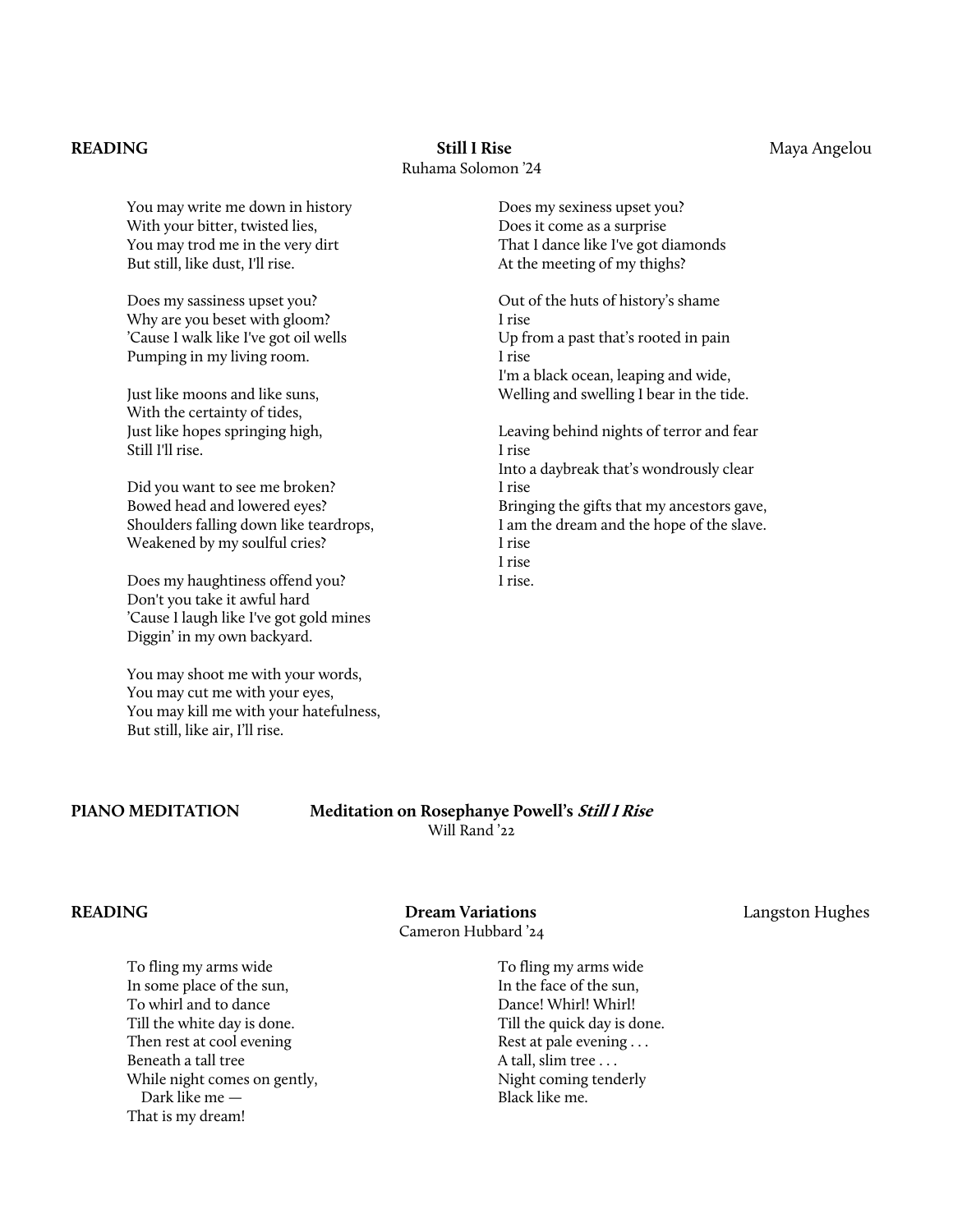**ANTHEM I Dream a World** Rosephanye Powell

I dream a world where man No other man will scorn, Where love will bless the earth And peace its paths adorn I dream a world where all Will know sweet freedom's way, Where greed no longer saps the soul Nor avarice blights our day. A world I dream where black or white,

### Whatever race you be, Will share the bounties of the earth And every man is free, Where wretchedness will hang its head And joy, like a pearl, Attends the needs of all mankind-Of such I dream, my world!

— *Langston Hughes*

### **REFLECTION Say Their Names Prayer of Remembrance**

Destiny Newell '22; Evelyn Slater '22; Akinna Tyler '23 *Black Ensemble members speak italicized text; Congregation speaks bolded text*

*Say her name:* All: **India Kager (KAY-ger)**

*Say her name:* All: **Atatiana (Ah-tah-ti-AH-nah) Jefferson**

*Say her name:* All: **Layleen (lay-LEAN) Polanco (Poh-LAHN-coh)** *Say her name:*  All: **Jessica Nelson-Williams**

*Say her name:* All: **Korryn (Cor-RIN) Gaines**

*Say her name:* All: **Charleena (Shar-LEE-nah) Lyles**

### All: **Lord, in Your infinite mercy, grant them rest. Rest forever more.**

**ANTHEM In Remembrance Jeffrey Ames** Amelia Podolny '23, *cello*

*Lux aeterna, luceat eis, Domine.* (Let perpetual light shine on them, O Lord.) Turn to me and be gracious for my heart is in distress. O God, my God, why hast thou forsaken me? My tears linger at night, but joy comes in the morning light. Lord, in your infinite mercy, grant them rest, rest forever more.

*— Jeffrey Ames*

### **READING James 5:1-9**

Emmanuel Bioh '22

Now listen, you rich people, weep and wail because of the misery that is coming on you. Your wealth has rotted, and moths have eaten your clothes. Your gold and silver are corroded. Their corrosion will testify against you and eat your flesh like fire. You have hoarded wealth in the last days. Look! The wages you failed to pay the workers who mowed your fields are crying out against you. The cries of the harvesters have reached the ears of the Lord Almighty. You have lived on earth in luxury and self-indulgence.

You have fattened yourselves in the day of slaughter. You have condemned and murdered the innocent one, who was not opposing you.

Be patient, then, brothers and sisters, until the Lord's coming. See how the farmer waits for the land to yield its valuable crop, patiently waiting for the autumn and spring rains. You too, be patient and stand firm, because the Lord's coming is near. Don't grumble against one another, brothers and sisters, or you will be judged. The Judge is standing at the door!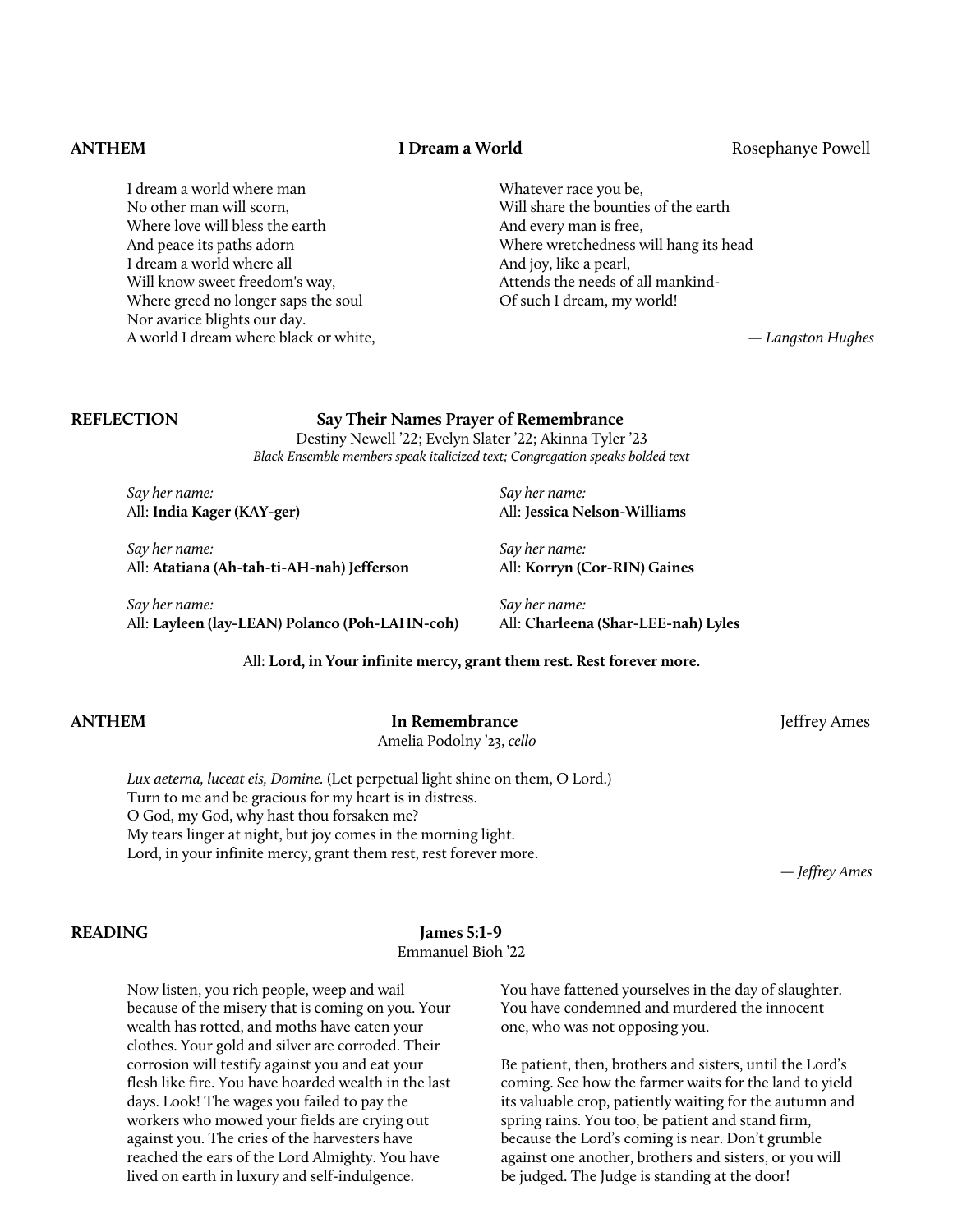### **ANTHEM God's Gonna Set Dis World on Fire** arr. Moses Hogan

and Edwin B. Hogan

| God's gonna set this world on fire one of these days | I'm gonna drink and never get thirsty one of these days |
|------------------------------------------------------|---------------------------------------------------------|
| Hallelujah.                                          | Hallelujah.                                             |
| I'm gonna sit at the welcome table one of these days | God's gonna set this world on fire one of these days    |
| Hallelujah.                                          | Hallelujah.                                             |
| I'm gonna eat and never get hungry one of these days | God's gonna set this world on fire one of these days.   |
| Hallelujah.                                          |                                                         |

 *— Spiritual*

### **REFLECTION What Will You Sacrifice?**

Tesfa Wondemagegnehu

### ANTHEM Would you Harbor Me? Ysaye Barnwell

| Would you harbor me?                                                       |
|----------------------------------------------------------------------------|
| Would I harbor you?                                                        |
| Would you harbor a Christian, a Muslim, a Jew, a heretic, convict, or spy? |
| Would you harbor a runaway woman, or child, a poet, a prophet, a king?     |
| Would you harbor an exile, or a refugee, a person                          |
| living with AIDS?                                                          |
| Would you harbor a Tubman, a Garrett, a Truth, a fugitive or a slave?      |
| Would you harbor a Haitian, Korean or Czech, a lesbian or a gay?           |
| Would you harbor me?                                                       |
| Would I harbor you?                                                        |

— *Ysaye Barnwell*

### **SPOKEN WORD Hold On**

We shall walk through the valley in peace For Jesus Himself will be our leader. We will meet our loved ones there For Jesus Himself will be our leader.

### Joe Davis, *Guest Artist*

### **ANTHEM We Shall Walk Through the Valley in Peace** arr. Moses Hogan

There will be no more trials there For Jesus Himself will be our leader. We shall walk through the valley in peace.

 *— Spiritual*

**† POSTLUDE Lift Every Voice and Sing** John Rosamond Johnson

 Hymn #841 James Weldon Johnson arr. James Bobb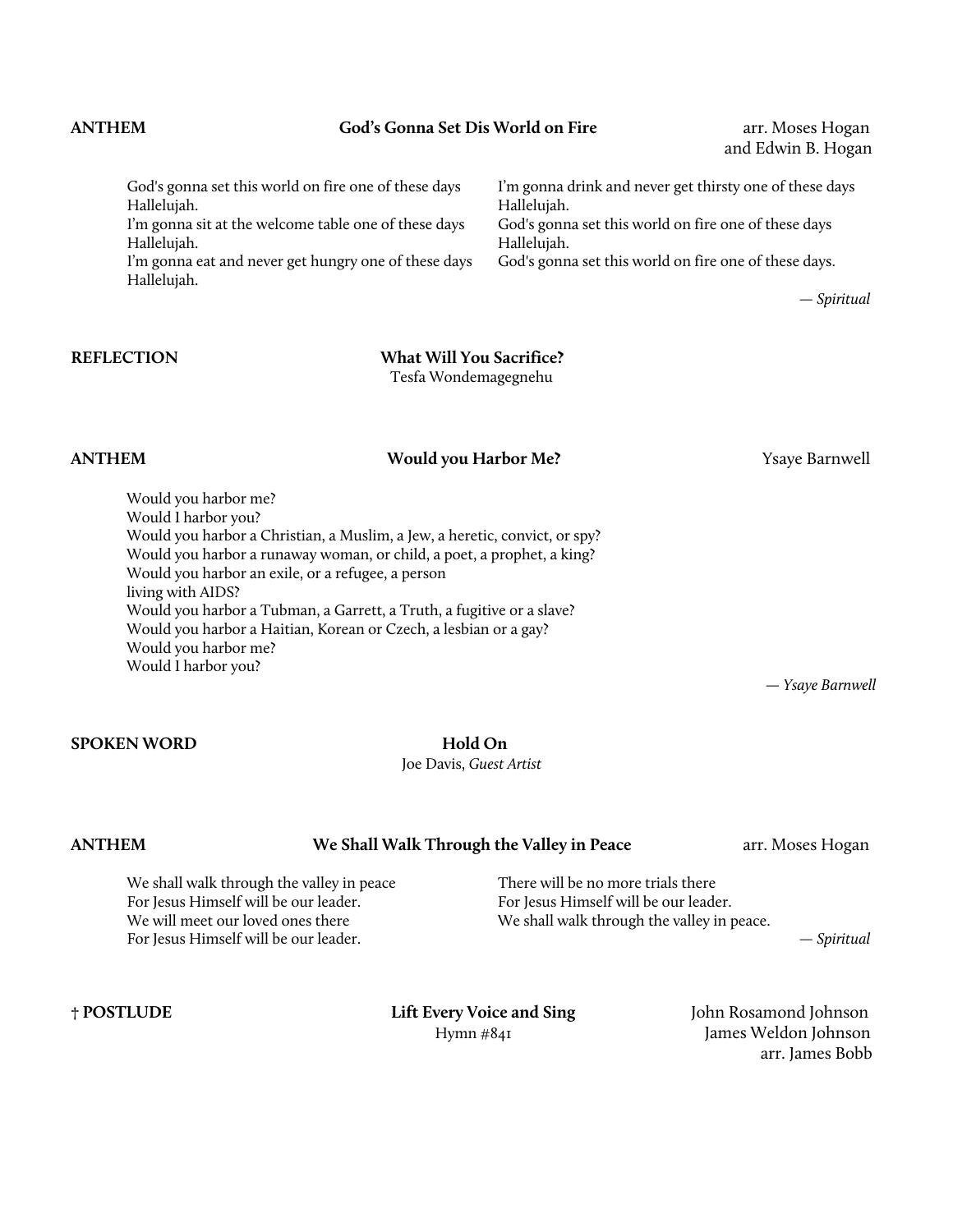### **TALKBACK A Conversation on Racial Reconciliation on the Hill and Beyond**

**Nekima Levy-Armstrong** (civil rights attorney, national expert on racial justice, activist, and legal scholar) **Joe Davis** (nationally-tourijng artist, educator, and poet) **María Pabón Gautier** (Vice President for Equity and Inclusion) **Martin Olague** (Director of the Taylor Center for Equity and Inclusion)

### **If you are joining virtually:**

*Please visit stolaf.edu/multimedia/play/e*3556 *to submit a question by using the "Participate" tab, OR text* 507*-*416*-*4162 *and include the code e*3556 *in your message.*

ᆠ **Organist** – Prof. James Bobb

**Collaborative Pianist/Assistant Conductor** – Will Rand '22 Special thanks to Mitchell Caponigro for arranging the cello part for *In Remembrance*.